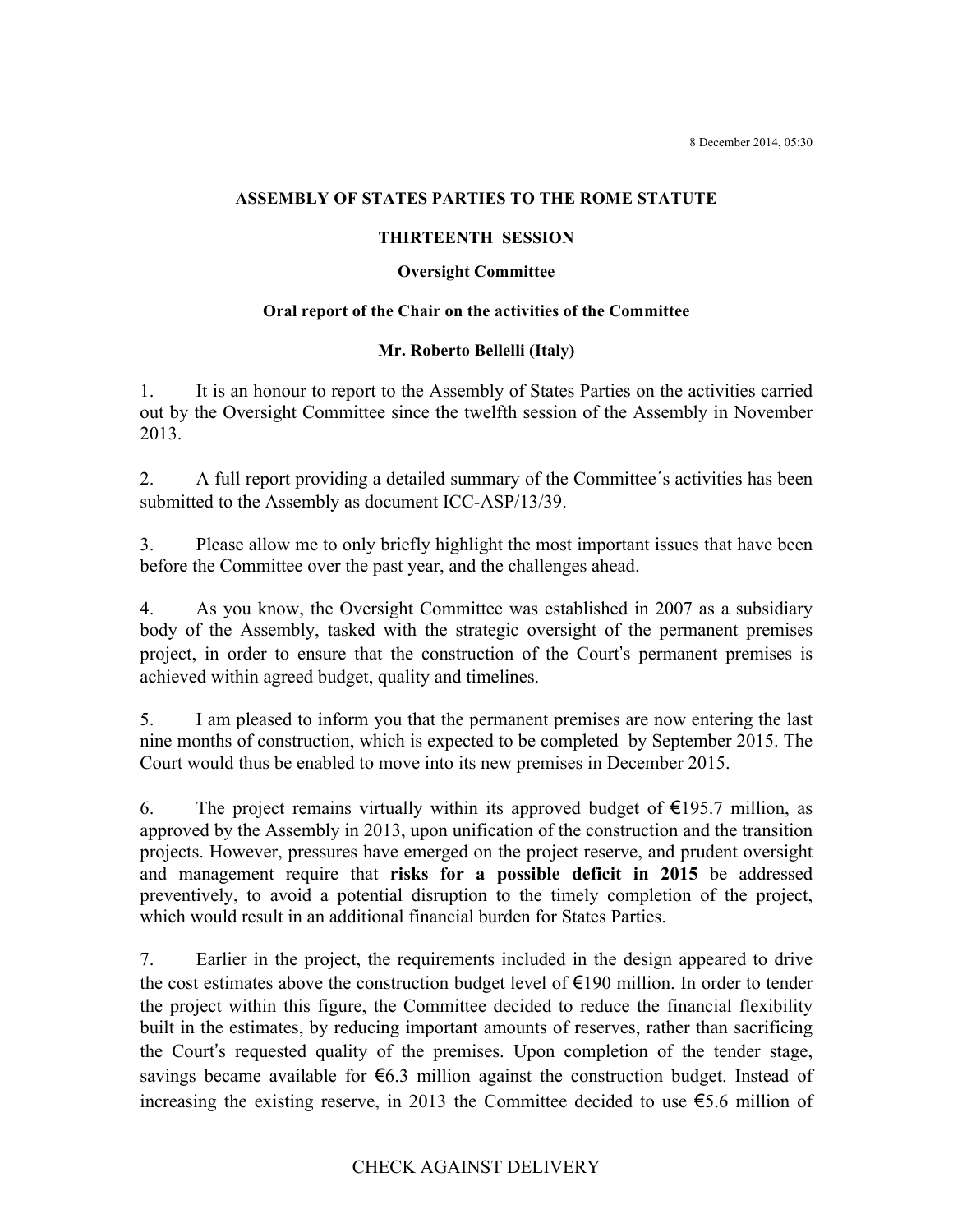such savings to partly fund the transition costs, so as to relieve the regular budget of the Court and also bring – in full agreement with the Court - the transition project under an unified management with the construction project. In the course of 2014, the use of the project reserve has accelerated with the progress in the project, and it now appears insufficient to safely plan for the obligations still to be entered in 2015, and to also ensure financial security against unforeseen events, included for the integrated transition project. While the Project Director remains committed to delivering the unified project within budget, he has proposed that the **budget cap be increased at the level of** €**200 million, or** €**4.3 million above the current level of** €**195.7 million, which was approved last year for the unified project**. The proposal has also met the positive recommendation of the Committee on Budget and Finance.

8. The Oversight Committee submits that, against the reported risk that the project might come to a halt next year, a sufficient safeguard needs to be established. For that purpose the Committee proposes that the Assembly, instead of directly increasing the current budget level, provides the Committee with **delegated authority to raise the budget level in 2015** – **as a measure of last resort and as necessary and appropriate** – within the maximum figure of  $\epsilon$ 200 million. In light of the financial situation of the project, in 2014 the Committee has already strengthened its oversight on the expenditures against the project reserve. Should the exercise of the now proposed delegated authority on the budget level become strictly needed and appropriate, the Committee will make a decision based on an enhanced oversight and control on the management of resources.

9. The deadline for States Parties to opt for a **one-time payment** will expire on 31 December 2014. This funding mechanism has attracted over time increasing success, as it has so far been joined in by [61] States Parties, with nearly €[80] million pledged. Both the External Auditor and the Committee on Budget and Finance have now recommended that States Parties' contributions for the project be liquidated based on the scale of assessments applicable for the period 2013-2015.

10. The Committee is expected to finalize in 2015 its consideration of the future **longterm maintenance and capital replacement** costs of the permanent premises, for which its Working Group will concentrate its analysis on two alternative scenarios, which would address a multi-annual and an annual approach, respectively fostering a technical perspective and addressing the political challenges that might arise under the first scenario. Consequently, an accurate estimate of such costs is dependent of the mechanism that will be agreed upon for their assessment, funding and management.

11. With the project approaching completion, the Oversight Committee has noted that issues such as the access of States Parties and their **ownership interests** in the permanent premises have also to be taken into account. In that regard, the Committee will submit any relevant proposals to the next session of the Assembly.

12. All these elements are contained in the draft resolution on permanent premises submitted to the Assembly as Annex VI of the Report on the activities of the Oversight Committee.